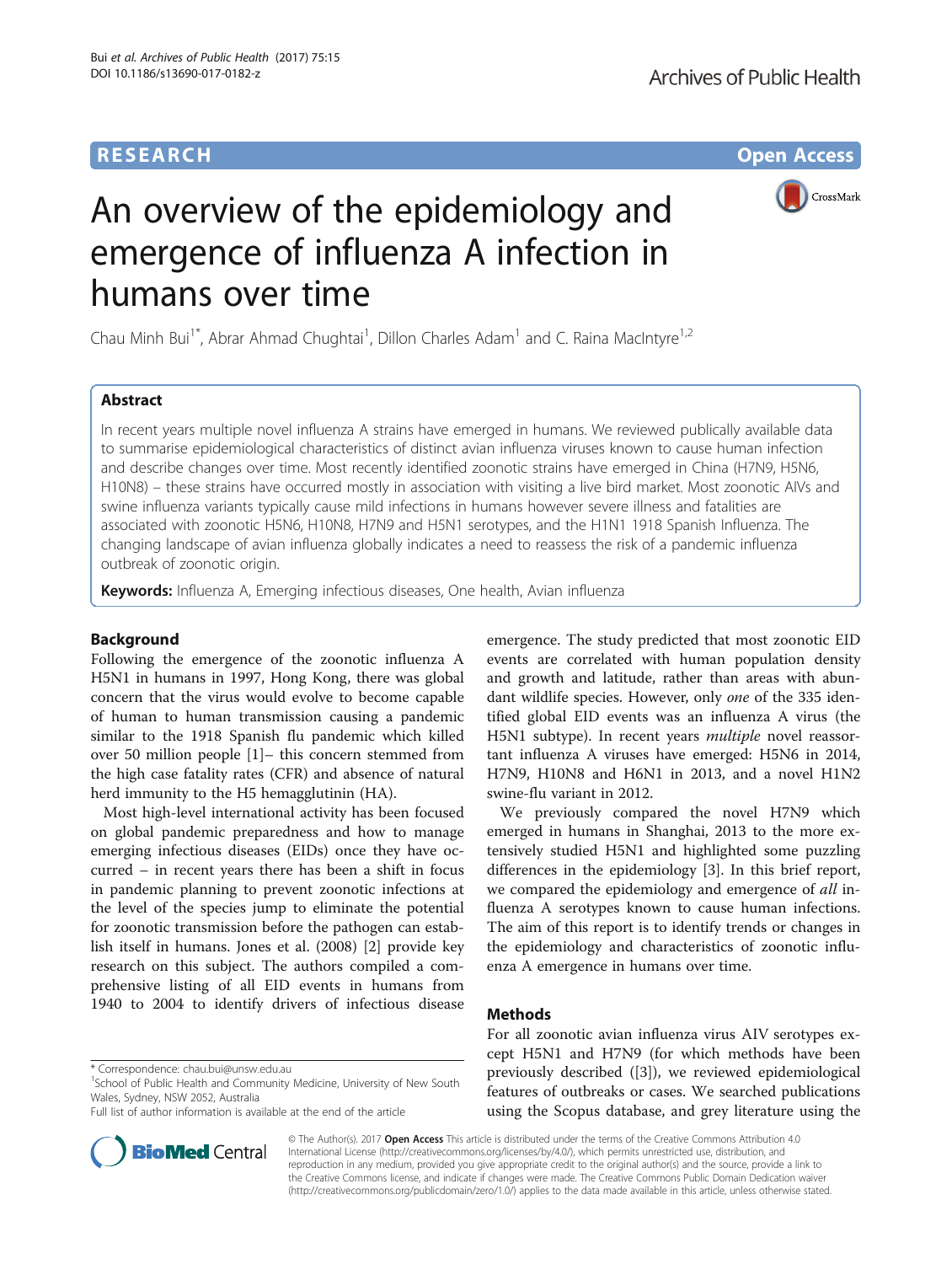World Health Organisations (WHO), Centres for Disease Control and Prevention (CDC), Flutrackers and ProMed websites, using the subtype as the keyword. Materials were limited to those which were published in the English language. Publications from Scopus were searched in February to March 2015 (and again in August to September 2016) for relevant studies. Publications were not limited by study design or year of publication. We retrieved all articles with the subtype (e.g. "H5N6" or "H9N2") in the title and identified relevant articles through scanning titles, and then abstracts. Further relevant studies were identified by examining the reference lists of relevant articles.

We extracted information on year and country of incidence, characteristics of person/s affected (sex, age, occupation), clinical signs, mortalities, details of animal exposure and pathogenic classification of virus. Highly pathogenic (HPAI) outbreaks in poultry typically cause acute, severe mortalities and have significant economic implications due to the severe control measures (e.g. mass culling, disinfection, quarantine and movement restrictions) imposed following outbreaks. Low pathogenic (LPAI) outbreaks in poultry occur more commonly, have less clinical significance, and are harder to detect. Extracted information is provided in Additional file [1:](#page-5-0) Table S1, last updated September 2016.

Details of individual outbreaks and isolated cases were not extracted for non-zoonotic influenza A strains which have caused human infections (seasonal and pandemic influenzas), as it is outside the scope of this study to record details on the enormous amount of human influenza cases, and their epidemiology have been detailed extensively in previous review articles [[1, 4](#page-6-0)]. Similarly, extensive reviews of swine influenza cases have already been published elsewhere [[5, 6\]](#page-6-0).

We summarised features of all human and zoonotic serotypes of influenza A which have been documented to cause human infections (Table [1,](#page-2-0) last updated September 2016) and produced a timeline of the emergence of influenza A serotypes in humans starting from the 1918 Spanish flu pandemic (Fig. [1](#page-4-0)). The emergence of variant strains of H3N2, H1N2, and H1N1 were treated as separate emergent events. Figure [1](#page-4-0) was created using IBM SPSS Statistics for Windows (v22.0).

#### Results

Genetically distinct influenza A reassortants have emerged in humans on a total of 19 separate occasions since 1918. Of these, 6 strains are able to be efficiently transmitted from human-to-human, 10 are predominantly zoonotic AIVs, and 3 are predominantly zoonotic swine influenza variants.

The rate of novel strains emerging in humans has increased in recent years (Fig. [1](#page-4-0)). In the past 5 years alone, 4 novel subtypes and 3 novel variant strains have emerged

in humans. A total of 14 different HA-NA combinations are known to cause human infections, with H1N1, H1N2, and H3N2 HA-NA combinations emerging multiple times since 1918 (Table [1\)](#page-2-0). Zoonotic AIVs are mostly of the LPAI type (8 of 10).

Swine influenza variant viruses (H3N2v, H1N1v, H1N2v,) have all emerged in humans in the United States (US) in July 2011, December 2011 and June 2012 respectively (see Table [1\)](#page-2-0), and subsequent occurrences have largely been restricted to the US and Canada. After the first zoonotic AIV human infection was reported in the US in 1979, emergence of zoonotic AIVs have been reported from the US and Canada ( $n = 3$ ), Australia ( $n =$ 1) and Hong Kong  $(n = 2)$  and from 2013, all novel AIVs have emerged in different geographic regions in China  $(n = 3)$  and Taiwan  $(n = 1)$ .

Human infections which have been associated with animal environments have been predominantly linked to a production animal species (mostly swine or avian), whilst infections caused by exposure to pets, wild animals, or laboratory animals have rarely been documented. In developed countries (North America, Europe and Australia), human cases were linked to poultry farms (112/129 cases were linked to poultry farms, 15/129 did not report details regarding exposures, 1/129 report of a laboratory exposure and 1/129 report of a pet animal exposure – see Additional file [1](#page-5-0): Table S1 for details).

Human cases of AIV infection have typically in the past been exposed to virus via infected poultry on farms or markets, however in recent years, and particularly in China, occurrence of human infection have largely been in association with visiting live bird markets (LBMs) rather than close contact with poultry [\[7](#page-6-0)]. However, exposure details are missing for a large proportion of cases (see Additional file [1:](#page-5-0) Table S1 and [[3, 7\]](#page-6-0)). We have shown that a history of close poultry contact is far more common for human H5N1 cases than H7N9 cases [\[7](#page-6-0)]. In the latter case, a history of incidental poultry contact (such as walking through LBMs) is more common [\[7](#page-6-0)]. The reason for this difference in risk factor profile is unclear.

All zoonotic influenza infections have typically occurred infrequently, in a sporadic pattern typical of animal to human transmission without sustained human to human transmission ensuing. However there are few incidences of larger scale outbreaks which have presented with more cases than would be expected in sporadic transmission: (i) large numbers of H7N9 human cases have occurred each year since it's emergence in 2013 (159 cases in 2013, 334 cases in 2014, 210 cases in 2015 and 99 cases in 2016 [\[8](#page-6-0)], (ii) the H5N1 outbreak in Egypt from 2014 to 2015 which caused 114 cases [\[9](#page-6-0)], and (iii) H7N7 outbreak in the Netherlands in 2003 which caused 89 cases [[10](#page-6-0)]. H7N9 infections were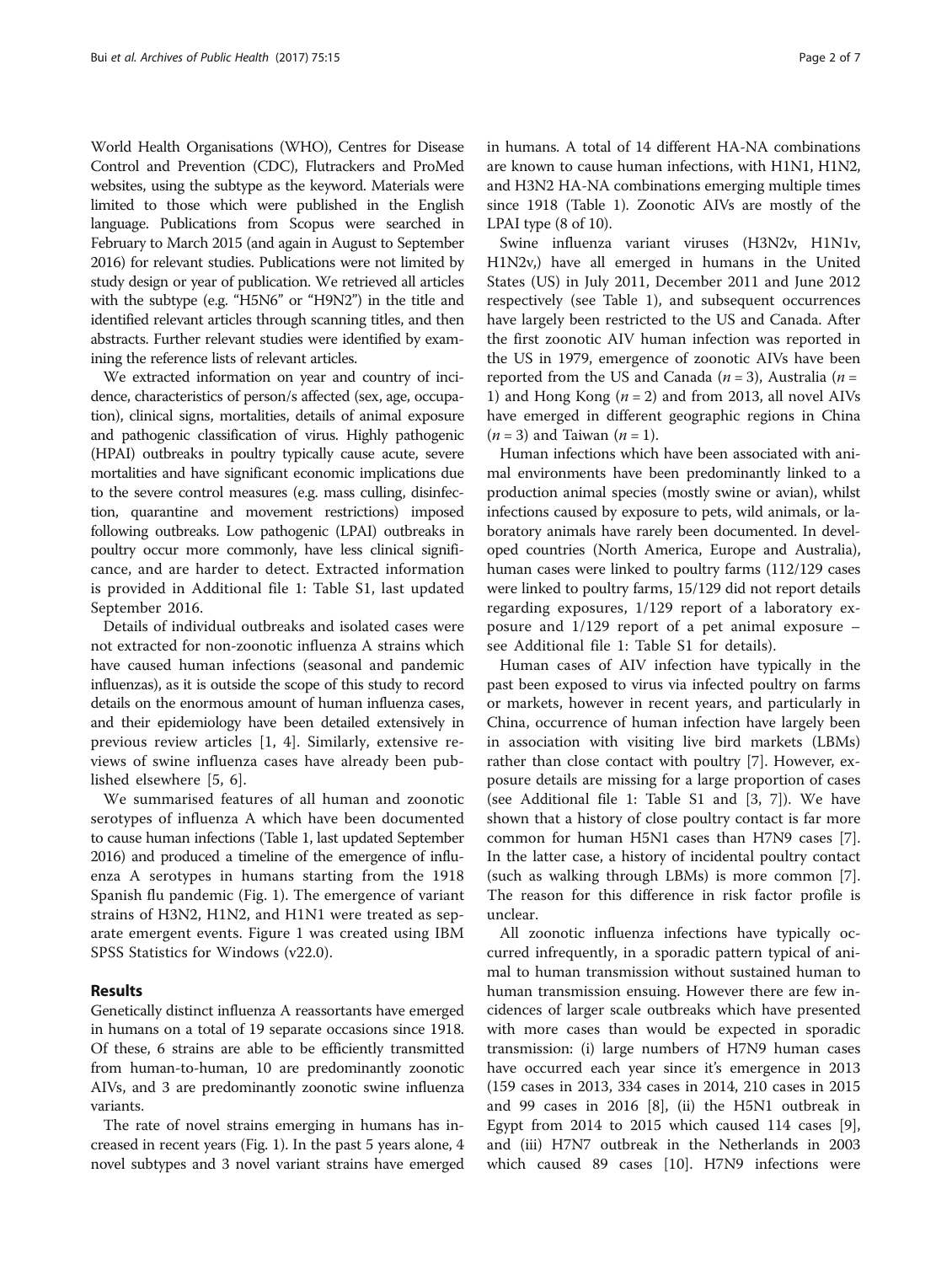| $\overline{\phantom{a}}$<br>ļ<br>ł    |
|---------------------------------------|
| <b></b><br>í<br>$\overline{a}$        |
| ļ<br>I<br><b>Service Service</b><br>j |
|                                       |
| $\frac{1}{2}$<br>ואת היי ויי וא וא    |
| j<br>i<br>しょくさい<br>)<br>5             |
| ĺ<br>ŗ<br>.<br>.<br>.<br>.            |
| $\frac{1}{2}$<br>$\frac{5}{2}$<br>i   |
| I<br>$\frac{1}{2}$                    |
| ً<br>ّّ<br>$\mathbf{r}$               |
| i<br>j                                |
| j<br>J<br>$\overline{ }$              |
| $\frac{1}{2}$<br>$\mathfrak l$        |
|                                       |
| Table 1 Epic                          |

<span id="page-2-0"></span>

|                             | Table 1 Epidemiological features of known avian influenza serotypes which have caused human infections |                                                     |                                                           |                                                |                                                   |                                                |                                    |                                             |
|-----------------------------|--------------------------------------------------------------------------------------------------------|-----------------------------------------------------|-----------------------------------------------------------|------------------------------------------------|---------------------------------------------------|------------------------------------------------|------------------------------------|---------------------------------------------|
| Avian influenza<br>serotype | ocation of first report in<br>year) and<br>te (month,<br>humans                                        | Number of<br>human cases                            | Number of<br>deaths                                       | exposure in human<br>istory of animal<br>cases | uration of persistence<br>in human population     | Extent of Human to<br>human transmission       | of pathogenicity<br>Classification | Animal hosts/potential<br>animal hosts      |
| H5N6                        | city, Hunan, China [1]<br>Feb-2014 Changsha                                                            | $\frac{1}{1}$                                       | 9 reported<br>deaths                                      | Animal exposure                                | reported in 2016. [2]<br>Sporadic. Last case      | None                                           | <b>NdH</b>                         | Avian [3] [4]<br>Feline [5]                 |
| H10N8                       | Nanchang, Jiangsu,<br>Dec-2013<br>China <sup>[2]</sup>                                                 | 3[2]                                                | 2 reported<br>deaths [2]                                  | Animal exposure [2]                            | reported in 2015. [2]<br>Sporadic. Last case      | None                                           | LPAI                               | Avian [3] [4]                               |
| H6N1                        | Taiwan [6]<br>May-2013                                                                                 | 2[7]                                                | No reported<br>deaths                                     | None [6]                                       | Isolated event                                    | None                                           | LPAI                               | Avian [8] [4]                               |
| H7N9                        | Minhang district, Shanghai,<br>China [9]<br>Mar-2013                                                   | 791 [2]                                             | 314 reported<br>deaths [10]                               | Animal exposure [11]                           | Last reported in 2016 [2]<br>Seasonal occurrence. | Limited (41 reported<br>occurrences) [12-14]   | LPAI                               | Canine [15]<br>Avian [4]                    |
| H1N2v                       | Minnesota, United<br>States [16]<br>Jun-2012                                                           | $8$ [17] $\,$                                       | No reported<br>deaths                                     | Animal exposure [16]                           | Sporadic. Last reported<br>in 2016                | None                                           | n/a                                | Swine [16, 18]                              |
| HIN1v                       | Winconsin, United<br>Dec-2011<br>States                                                                | 20 [17]                                             | No reported<br>deaths                                     | Animal exposure                                | Sporadic. Last case in<br>2015                    | None                                           | n/a                                | Swine [18]                                  |
| H3N2v                       | Indiana, United States<br>Jul-2011                                                                     | 372 [17, 19]                                        | 1 death [19, 20]                                          | Animal exposure [20]                           | Sporadic. Last case in<br>2016 [19]               | Limited (15 possible<br>occurrences) [20]      | n/a                                | Swine [18, 21]                              |
| H10N7                       | Australia [22]<br>Mar-2010                                                                             | 2 [22]                                              | No reported<br>deaths                                     | Animal exposure [22]                           | Isolated event                                    | $\frac{1}{2}$                                  | LPAI                               | Pinnipeds [23]<br>Racoons [24]<br>Avian [4] |
| H1N1pdm09                   | Mexico, Canada,<br>Mar-2009<br>US [21]                                                                 | 24%<br>population in<br>19 countries<br>Estimated > | Estimated 0.02%<br>of cases result in<br>death [25]       | Not described [18]                             | 2009 to current                                   | Widespread                                     | n/a                                | Pinnipeds [26]<br>Swine [18]                |
| H7N3                        | British Columbia,<br>Canada [27]<br>Mar-2004                                                           | $\overline{0}$                                      | No reported<br>deaths                                     | Animal exposure                                | reported in 2012 [28]<br>Sporadic cases. Last     | None                                           | <b>LPAI/HPAI</b>                   | Avian [29] [4]                              |
| H7N2                        | Westchester county,<br>United States [30]<br>Oct-2003                                                  | $\frac{\circ}{\circ}$                               | No reported<br>deaths                                     | Animal exposure                                | reported in 2007 [31]<br>Sporadic cases. Last     | None                                           | $\mathbb{L}^{\mathsf{PA}}$         | Avian [4, 29]<br>Swine [32]                 |
| H1N <sub>2</sub>            | ३४<br>Singapore [33,<br>Oct-2000                                                                       | No global<br>estimates                              | attributable to<br>this subtype<br>No deaths<br>(UK) [33] | Not described                                  | 2000-2003 [33]                                    | Widespread                                     | n/a                                | None                                        |
| H7N7                        | Dec-1979<br>Boston, United States [35]                                                                 | 94                                                  | 1 reported<br>death.                                      | Animal exposure                                | reported in 2013 [36]<br>Sporadic cases. Last     | Limited (3 reported<br>occurrences) [37]       | LPAI/HPAI                          | Pinnipeds [35]<br>Equine [38]<br>Avian [4]  |
| H9N2                        | Hong Kong [39]<br>Jun-1999                                                                             | 28                                                  | No reported<br>deaths                                     | Animal exposure                                | Sporadic cases. Last<br>reported in 2016          | None reported                                  | $\mathbb{L}^{\mathsf{PA}}$         | Swine [4, 41]<br>Avian [40]                 |
| <b>INSH</b>                 | Hong Kong [9]<br>Feb-1997                                                                              | 850 [2]                                             | 449 reported<br>deaths [2]                                | Animal exposure [42]                           | reported in 2016. [2]<br>Sporadic cases. Last     | Limited (41 reported HPAI<br>occurrences) [42] |                                    | Canine<br>Avian                             |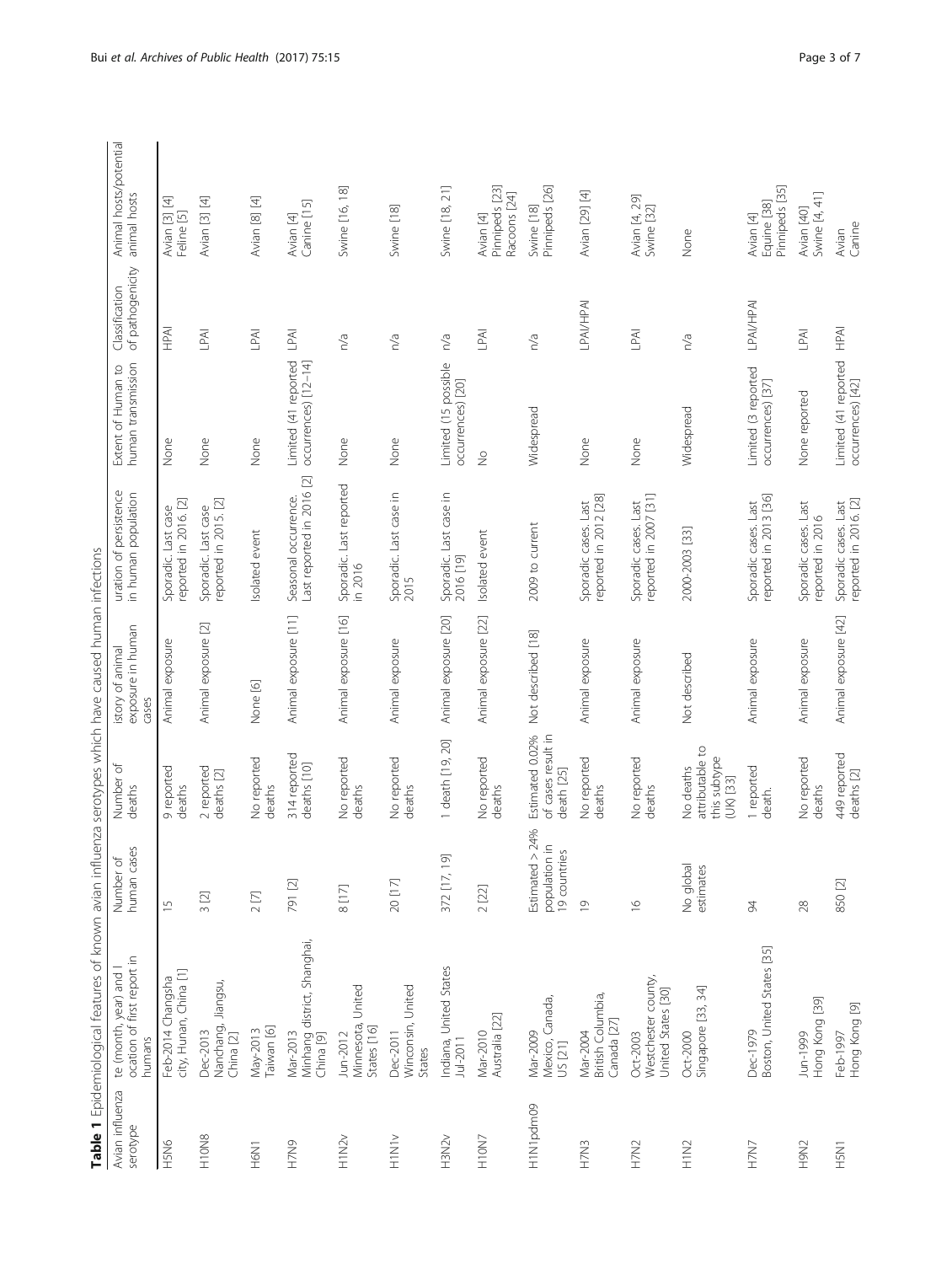| j<br>j<br>١<br>ś<br>ļ<br>- 77<br>١                                                                                   |
|----------------------------------------------------------------------------------------------------------------------|
| j<br>l<br>١<br>j<br>j                                                                                                |
| .<br>.<br>.<br>.<br>$\frac{1}{2}$<br>$\overline{a}$                                                                  |
| ī<br>s<br>i<br>$\frac{1}{2}$<br>۱<br>5<br>Ś<br>ה כוור<br>ׇ֚֘֝֬<br>!<br>S                                             |
| 1<br>I<br>月月                                                                                                         |
| $\tilde{\zeta}$<br>1<br>j<br>$5 - 2 - 2 = 1$<br>į                                                                    |
| į<br>J<br>ī                                                                                                          |
| ١                                                                                                                    |
|                                                                                                                      |
| י<br>נ<br>١<br>֖֖֖֖֖֖֖֧ׅ֖֧֪֪֪ׅ֪ׅ֪֪֪֧֪֧֚֚֚֚֚֚֚֚֚֚֚֚֚֚֚֚֚֚֚֚֡֝֓֬֓֓֞֬֝֓֞֓֓֬֓֓֬֝֓֬֝֬֓֞֬֝֓֬֝֬֝֬֓֬֝֬֝֬֝֬֝֬<br>i<br>֚֚<br>í |
| l<br>j<br>I<br>j<br>$\mathbf{r}$<br>ï<br>i<br>j                                                                      |
| ï<br>j<br>;<br>)<br>i<br>1<br>i<br>Ī<br>l                                                                            |
| able 1                                                                                                               |

| China [34, 43]<br>Hong Kong<br>China [49]<br>China [44]<br>Dec-1988<br>H1N1 (seasonal May-1977<br>flu)<br>Feb-1957<br>Guizhou,<br>Jul-1968<br>Tianjin, | were recovered<br>Estimated 3-5<br>(severe illness)<br>million cases<br>$\overline{5}$<br>from China)<br>(19 isolates<br>per year [4<br>No global<br>No global<br>estimates<br>estimates<br>estimates<br>No case<br>[34, 43] | attributable [43]<br>500 000 deaths<br>per year [45]<br>deaths [50]<br>No deaths<br>1.1 million<br>250 000 -<br>Estimated<br>Estimated<br>No global<br>estimates | Not described [16, 43] Sporadic cases<br>from Dec-1988<br>Not described<br>Not described<br>Not described | endemic and sporadic<br>Pandemic; seasonally<br>$(1977$ to current) $[46]$<br>Seasonally endemic<br>$(1957 to 1968)$ [51]<br>(1968 to current)<br>to Mar-1989 [43]<br>and sporadic<br>Pandemic;<br>seasonally<br>endemic | Widespread<br>Widespread<br>Widespread<br>Widespread | n/a<br>n/a<br>n/a<br>n/a | Stone marten [4, 9]<br>Canine [48]<br>Swine [47]<br>Swine [16]<br>Swine<br>None<br>None |
|--------------------------------------------------------------------------------------------------------------------------------------------------------|------------------------------------------------------------------------------------------------------------------------------------------------------------------------------------------------------------------------------|------------------------------------------------------------------------------------------------------------------------------------------------------------------|-----------------------------------------------------------------------------------------------------------|--------------------------------------------------------------------------------------------------------------------------------------------------------------------------------------------------------------------------|------------------------------------------------------|--------------------------|-----------------------------------------------------------------------------------------|
| Europe & Africa [52]<br>Aug-1918<br>North America,                                                                                                     | 500 million<br>Estimated<br>cases [52]                                                                                                                                                                                       | deaths [52]<br>50 million<br>Estimated                                                                                                                           | No described                                                                                              | seasonally endemic<br>$(1918 to 1957)$ [52]<br>and sporadic<br>Pandemic;                                                                                                                                                 | Widespread                                           | n/a                      | None                                                                                    |
|                                                                                                                                                        |                                                                                                                                                                                                                              |                                                                                                                                                                  |                                                                                                           | Information from this table was obtained from Additional file 1: Table S1 unless indicated otherwise. Numbers of human cases and deaths are total global counts or estimates. Animal exposure refers to animal and       |                                                      |                          |                                                                                         |

Bui et al. Archives of Public Health (2017) 75:15 Page 4 of 7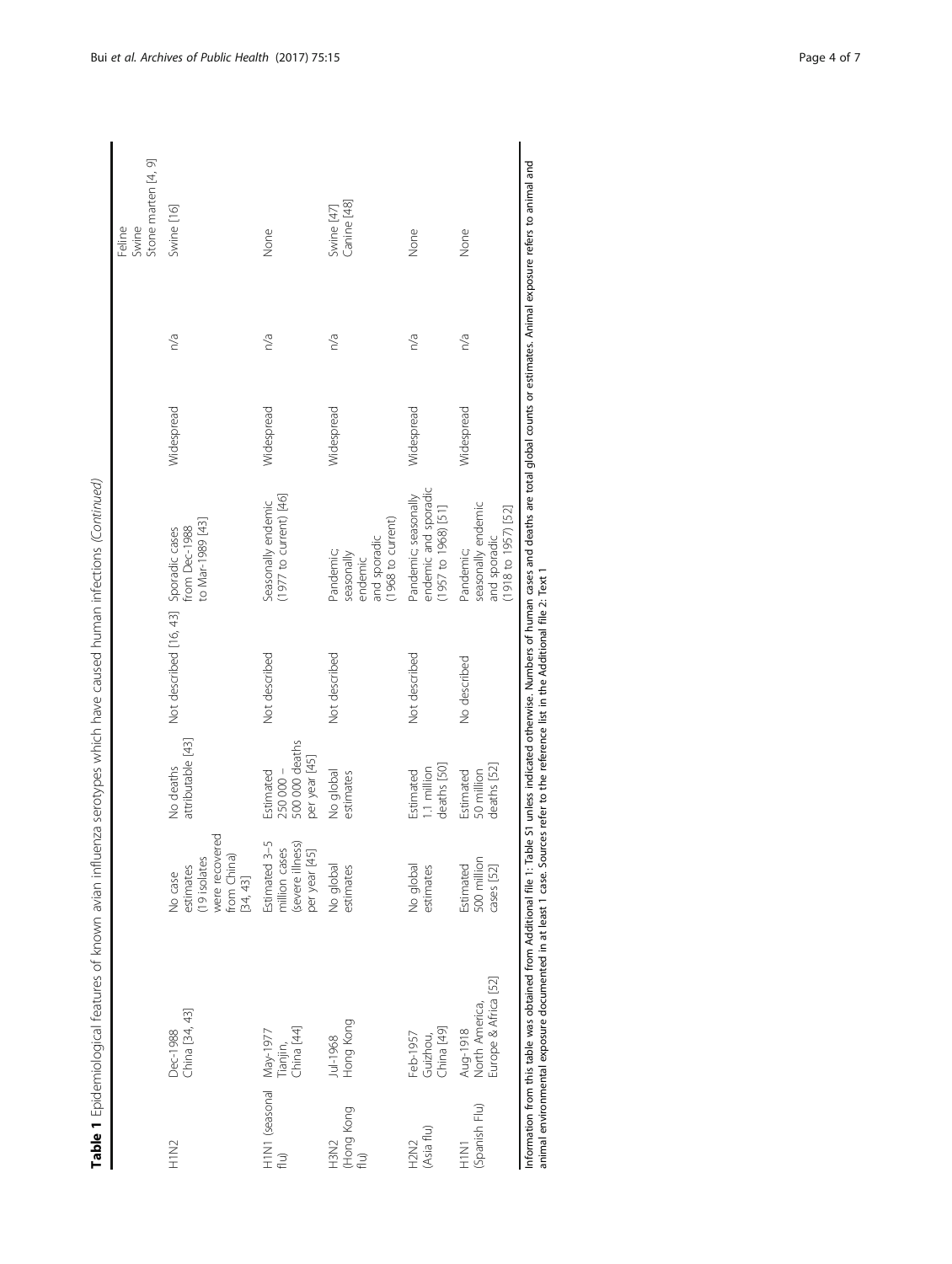<span id="page-4-0"></span>

mainly identified or reported during winter months – in 2014 and 2016 most infections (51% and 32% respectively) occurred in January, in 2015 most infections (42%) occurred in February, however in 2013 most infections (64%) occurred in April (early spring) [[8\]](#page-6-0).

Most zoonotic AIVs (6 of 10) and all 3 swine influenza variants typically cause mild infections in humans (see Table [1](#page-2-0)). Severe illness and fatalities are associated with only four zoonotic AIVs: high death rates have been reported for human infections with H5N6 (9/15 cases, 60%), H10N8 (2/3 cases, 67%), H7N9 (314/791 cases, 40%), and H5N1 (449/850, 53%). Mild illness is associated with infections in children – mild illness was seen for most H9N2 infections (which has a young average age of infection in humans) and for the only two cases of young children infected with H5N6 (aged 5 and 11). For H7N9 as well, young children presented with only mild infections, with more severe disease seen in older adults.

#### **Discussion**

We have shown an increase in emergence of AIVs infecting humans in the last decade. There are several reasons which likely explain this trend: (i) improvements in zoonotic AIV case ascertainment, and (ii) a "true" increase in AIV emergence, which could be explained by an increase in AIV circulation and diversity in poultry populations, growths in the poultry industry, and increased human urbanisation.

Advances in influenza diagnostics and surveillance capabilities, as well as increased clinician awareness (particularly following the emergence and continued seasonal occurrence of H7N9), have likely contributed to better ascertainment of influenza A in humans in China. In the past, AIV reporting have likely been hindered industry and government pressure – in 1994 for example, after H9N2 was discovered in humans in China, further investigations were discouraged by Chinese government officials [\[11\]](#page-6-0). In contrast, China's rapid and transparent response to the emergence of H7N9 in 2013 was widely praised by international communities. A recognised caveat however is the under ascertainment of subclinical

cases: predominantly, only patients with signs and symptoms, or severe disease, present to the health system and a large proportion of cases with subclinical infection may remain unreported. A bias in the reporting of severe cases indicates that our reported CFRs are likely to be inflated. This study also finds zoonotic swine influenza viruses are more apparent in the US. However, China is the largest global producer of swine (the US is the second largest producer). Case ascertainment disparities likely explain this trend also; as there are stronger surveillance systems in the US compared to China.

This study find there have not been any reports of AIV emergence in humans in low-income, developing countries – this may also be due to case ascertainment bias. Developing countries are both unable to support high levels of active AIV surveillance (in both human and animal sectors), and highly regulated agricultural systems with the ability to enforce disease control regulations. Further, poor biosecurity measures at the human-animal interface are common in these countries, which allow for virus to more easily transmit to humans. In recent years, several countries in west and central Africa experienced a resurgence of H5N1 poultry outbreaks: Cameroon, Burkina Faso, Niger, Cote d'Ivoire, Ghana, Nigeria and Nigeria (in these countries reports of H5N1 outbreaks had last occurred in 2006 – 2009) [\[8\]](#page-6-0). There is a concern poultry outbreaks in these regions could escalate and cause large numbers of human infections, similar to the 2014–2015 Egypt outbreak [[9\]](#page-6-0). We recommend pandemic preparedness activities focus on improving AIV control measures in developing countries.

The increase in AIV emergence in humans may also be a reflection of increased AIV persistence and diversity in poultry. Following the expansion of the poultry industry from the mid-1980s (particularly in China and some other Asian countries) a broad range of AIV lineages have evolved to circulate among domestic poultry species [[12](#page-6-0)]. Prior to the emergence of H5N1 in the 1990s, all other AIV strains which caused severe outbreaks in poultry were able to be eliminated through standard control measures. This was largely due to the insufficient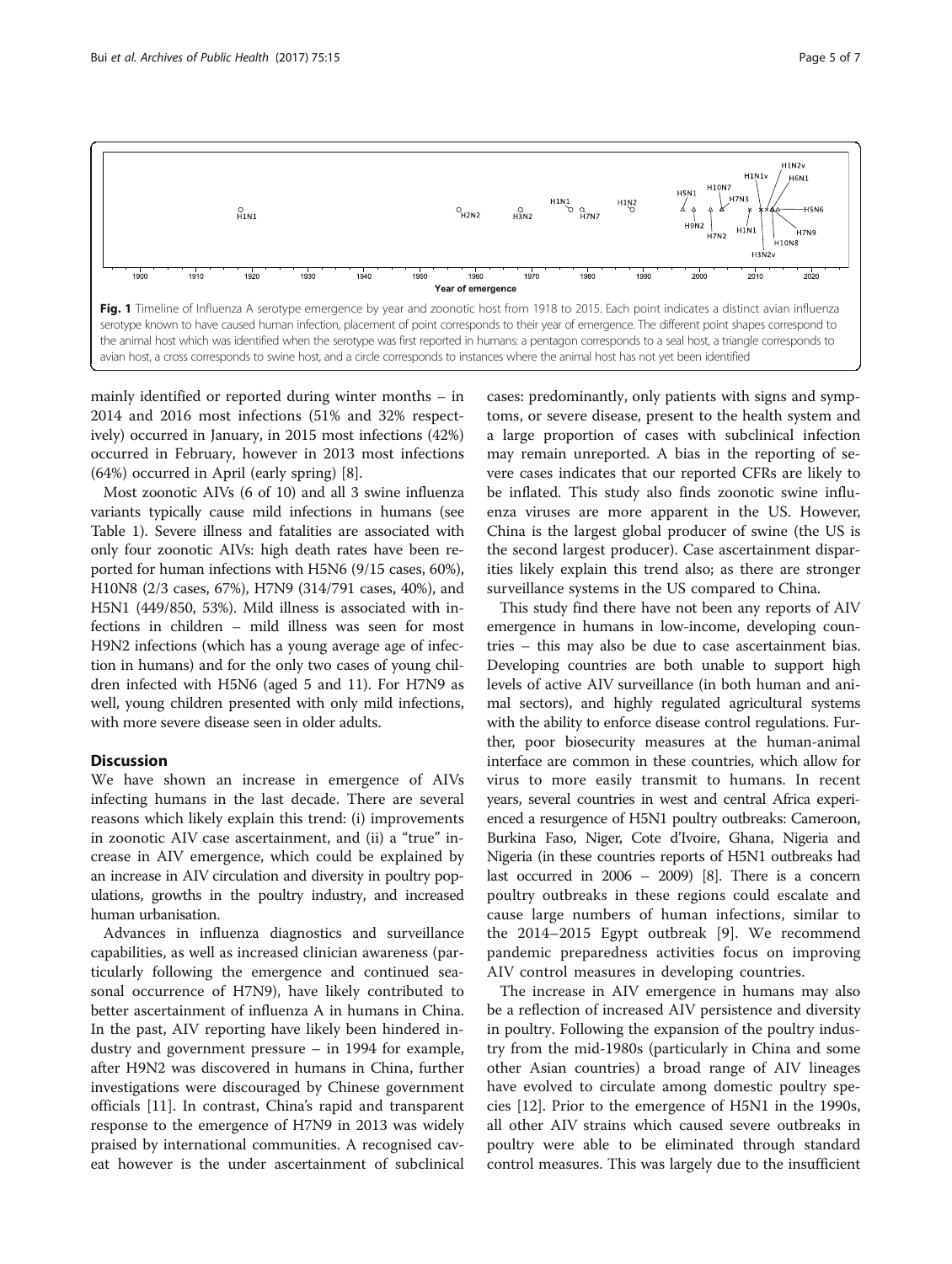<span id="page-5-0"></span>number of available animal hosts to sustain an outbreak. It is critical to target control measures in regions with high poultry population growth to prevent corresponding growth of AIV reservoirs in this host population.

The extent of global AIV persistence and diversity may also be reflected by recently described uncharacteristic AIV outbreaks in animals. For example in high-income countries HPAI incursions have traditionally been quickly contained and eliminated through standard disease elimination protocols, however in 2014 and 2015 HPAI caused unprecedented numbers of outbreaks in commercial poultry farms in the US, and similar outbreaks have occurred in Europe in the past year [\[8](#page-6-0)]. AIV transmission in domestic pets are considered to be rare, mild and unsustainable however in November 2016, LPAI H7N2 was found to cause an outbreak in 45 domestic kittens causing one fatality [[13](#page-6-0)]. These events indicate a need to reevaluate where risk of zoonotic AIV emergence is likely.

Increasing urban and agricultural encroachment into previously uninhabited areas, particularly in developing countries, may also play a role in promoting AIV transmission to humans and domestic animals from wild bird reservoir hosts. Wild migratory birds (largely from the Anseriformes and Charadriiformes families e.g. ducks, geese, gulls, waders and terns) are thought to be the traditional hosts of AIVs and require use of wetlands and lakes for breeding and wintering. Reduction of these natural habitats for wild birds and can result in birds using agricultural or urbanised areas, promoting interaction with high density farming systems (such as poultry and swine), and also humans. Such close interactions increase the risk of AIV introduction, and zoonotic disease transmission – we recommend AIV control programmes in focus on preventing such interactions particularly in African and Asian countries which are urbanizing rapidly.

Zoonotic AIV infections have been sporadically reported in developed regions such as North America, Europe and Australia, with the most recent report occurring in 2013 in Italy. All were caused by subtypes other than HPAI H5N1. Previously it was thought that only H5 and H7 HA types posed a significant pandemic risk, however strains of other HA types (H9, H6 and H10 for example) have been able to infect humans and have pandemic potential. The inability to predict which AIV types can infect humans, combined with sheer variety of AIVs circulating in poultry, makes it challenging to focus pandemic preparedness measures to specific strains. A good example is the efforts in pandemic planning globally around H5N1 from 2005 to 2009, which assumed the next pandemic would be H5 related. However, the pandemic which emerged in 2009 was a completely different virus, unrelated to H5N1. Pandemic planning should instead incorporate interventions to prevent the species jump and emergence of a human pandemic strain of influenza.

#### Conclusion

We find there have been recent increases in the number of reports of AIVs infecting humans, predominantly from mainland China. We recommend pandemic preparedness measures focus on preventing zoonotic disease emergence, specifically the strengthening of control efforts to reduce (i) potential introductions of AIVs into poultry populations, (ii) subsequent spread within the poultry sector, and (iii) virus transmission at the humananimal interface (particularly within LBMs). Regional disparities should also be considered. Low-income countries which are undergoing rapid commercialisation of their poultry sector are at highest risk of harbouring AIVs, and are unlikely to detect nor adequately control AIV spread.

#### Additional files

[Additional file 1: Table S1.](dx.doi.org/10.1186/s13690-017-0182-z) Epidemiological features of reported outbreaks or isolate cases of distinct avian influenza serotypes. This is a table showing the information we have collected on reported outbreaks or isolate cases of distinct avian influenza strains. (DOCX 70 kb)

[Additional file 2: Text 1.](dx.doi.org/10.1186/s13690-017-0182-z) The following is the reference list for Table 1 and Additional file 1: Table S1. This is a list of references showing where information was collected from – the number of the reference corresponds to numbers in Table 1 and Additional file 1: Table S1. (DOCX 22 kb)

#### Abbreviations

AIV: Avian influenza virus; CDC: Centres for disease control and prevention; CFR: Case fatality rate; EID: Emerging infectious disease; HA: Hemagglutinin; HPAI: Highly pathogenic avian influenza; LBM: Live bird market; LPAI: Low pathogenic avian influenza; US: United States; WHO: World Health Organisations

#### Acknowledgements

Not applicable.

#### Funding

This research received no funding.

#### Availability of data and materials

The datasets during and/or analysed during the current study available from the corresponding author on reasonable request.

#### Authors' contributions

AC and CB performed internet searches and collated epidemiological data. DA performed data analysis. CB wrote the manuscript. RM conceived and designed this study and provided resources. All authors read and approved the final manuscript.

#### Authors' information

Chau Bui is currently doing a PhD on spatial modelling of avian influenza viruses in birds and humans. She has completed a Bachelor of Veterinary Science from the University of Sydney (2012) and a Masters of International Public Health from the University of New South Wales (2015). Research interests include zoonotic diseases and geospatial analysis.

#### Competing interests

The authors declare that they have no competing interests.

#### Consent for publication

Not applicable.